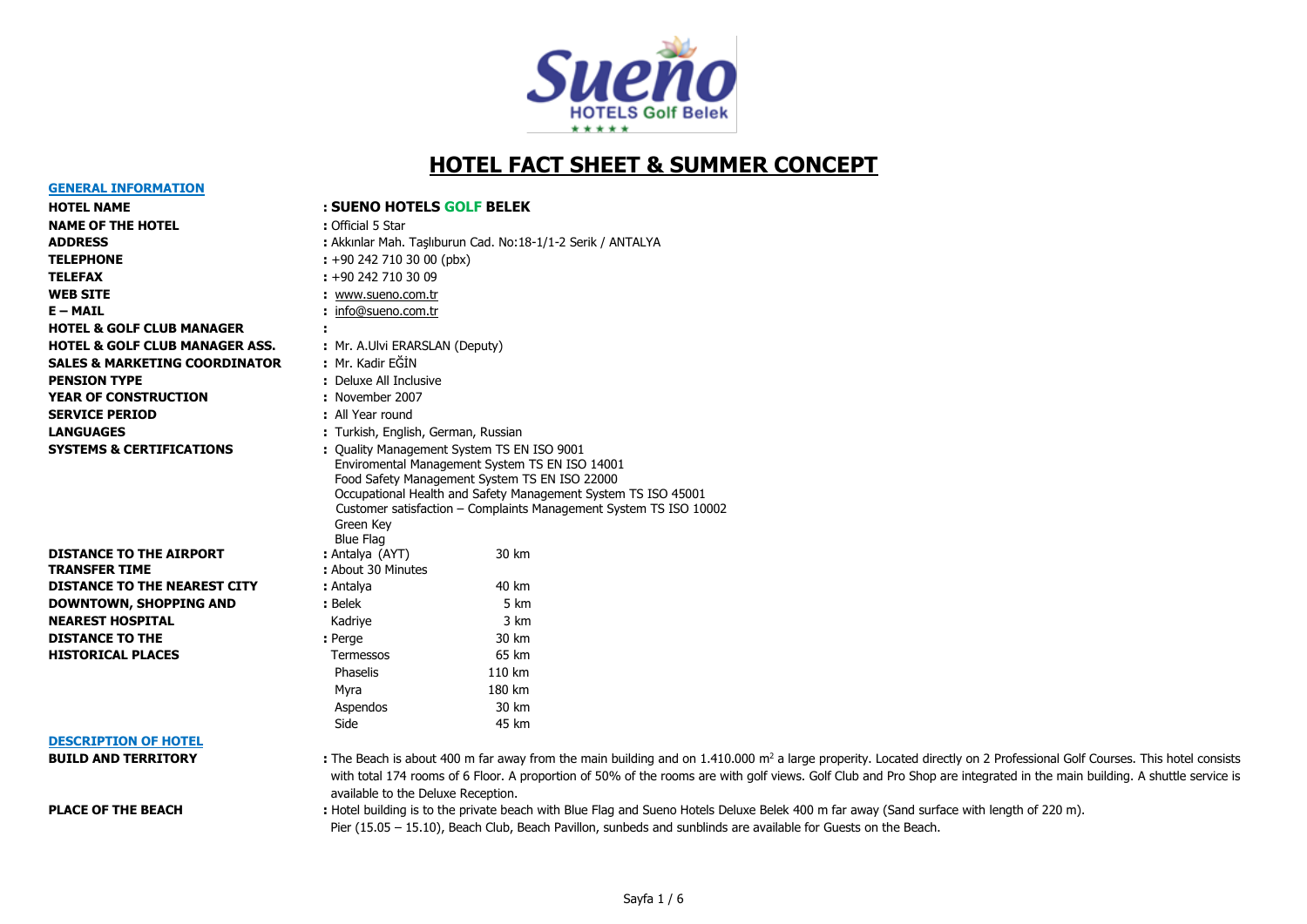

#### **WELCOME & FAREWELL**

Cold and hot Welcome drinks at Arrival for the Guests

Personel accompanying for VIP Guests to the room

Providing all the neccessary informations for 24 hours by the hotel staff

Providing drinks to adults and children during the check-in

Indoor and Outdoor Parking for Free with Valet parking service

Reservation priority at the Main Restaurant for handicapped guests

#### **OUR ROOMS**

| <b>Name of Room</b>                                                                                                                                                                                                                    | Room       | Number   | Size           |      | <b>Room View</b> |                    |                 |                    | <b>Room Sections</b> |                   |  |           |      |                                   | <b>Floor</b> | Bathroom                  |
|----------------------------------------------------------------------------------------------------------------------------------------------------------------------------------------------------------------------------------------|------------|----------|----------------|------|------------------|--------------------|-----------------|--------------------|----------------------|-------------------|--|-----------|------|-----------------------------------|--------------|---------------------------|
| Type                                                                                                                                                                                                                                   | Code       | of Rooms | m <sup>2</sup> | Land | Golf             | <b>Total Rooms</b> | <b>Bed Room</b> | <b>Living Room</b> | <b>Terrace</b>       | Balcony   Jacuzzi |  | <b>WC</b> | Bath | <b>Maximum</b><br><b>Capacity</b> |              | Carpet   Shower   Bathtub |
| Standart Room                                                                                                                                                                                                                          | <b>STD</b> | 84       | $30 - 35$      |      |                  |                    |                 |                    |                      |                   |  |           |      | $2+2$                             |              |                           |
| Senior Room                                                                                                                                                                                                                            | <b>SEN</b> | 71       | $35 - 45$      |      |                  |                    |                 |                    |                      |                   |  |           |      | $2 + 2$                           |              |                           |
| Handicapped Room                                                                                                                                                                                                                       | <b>STD</b> |          | $30 - 35$      |      |                  |                    |                 |                    |                      |                   |  |           |      | $2+2$                             |              |                           |
| Junior Suite Room                                                                                                                                                                                                                      | JUS.       |          | $50 - 80$      |      |                  |                    |                 |                    |                      |                   |  |           |      | $3 + 1$                           |              |                           |
| Jacuzzi Suite Room                                                                                                                                                                                                                     | <b>JAC</b> |          | $65 - 70$      |      |                  |                    |                 |                    |                      |                   |  |           |      | $3 + 1$                           |              |                           |
| Suite Room                                                                                                                                                                                                                             | <b>SUI</b> |          | $55 - 60$      |      |                  |                    |                 |                    |                      |                   |  |           |      | $3 + 1$                           |              |                           |
| King Suite                                                                                                                                                                                                                             | <b>KSU</b> |          | 95             |      |                  |                    |                 |                    |                      |                   |  |           |      | $3 + 1$                           |              |                           |
| Jacuzzi Suite Room are in Maisonette Style. Lower Room is Bed Room with Bath Room and Balcony; upper Room are with Jacuzzi - Sofa, Washbasin and Panoramic view. Here is a Split Aircondition.<br>Table, Chair and lounger on Balcony. |            |          |                |      |                  |                    |                 |                    |                      |                   |  |           |      |                                   |              |                           |

# **FREE OF CHARGE SERVICES IN ROOM**

|                                                                        | <b>Standart Room</b> | <b>Senior Room</b> | <b>Handicapped Room</b> | <b>Junior Suite Room</b> | Jacuzzi Suite Room | <b>Suite Room</b> | <b>King Suite</b> |
|------------------------------------------------------------------------|----------------------|--------------------|-------------------------|--------------------------|--------------------|-------------------|-------------------|
| Room Cleaning                                                          |                      |                    |                         |                          |                    |                   |                   |
| <b>Bathrobe and slippers</b>                                           |                      |                    |                         |                          |                    |                   |                   |
| Visco bed variaties                                                    |                      |                    |                         |                          |                    |                   |                   |
| Pillow menu (5 types)                                                  |                      |                    |                         |                          |                    | ́                 |                   |
| Hot set-up (tea & coffee)                                              |                      |                    |                         |                          |                    |                   |                   |
| Minibar (Water, Mineral Water, Soft drinks, Beer)                      |                      |                    |                         |                          |                    |                   |                   |
| <b>Digital Safe</b>                                                    |                      |                    |                         |                          |                    |                   |                   |
| Direct dial telephone                                                  |                      |                    |                         |                          |                    |                   |                   |
| Sat.-LCD TV                                                            |                      |                    |                         |                          |                    | ⋏                 |                   |
| Hair Dryer                                                             |                      |                    |                         |                          |                    |                   |                   |
| Air Condition (Central / 01.04.-31.10 cooling / 01.11.-31.03. heating) |                      |                    |                         |                          |                    |                   |                   |
| Wi-Fi Internet                                                         |                      |                    |                         |                          |                    | $\checkmark$<br>⋏ |                   |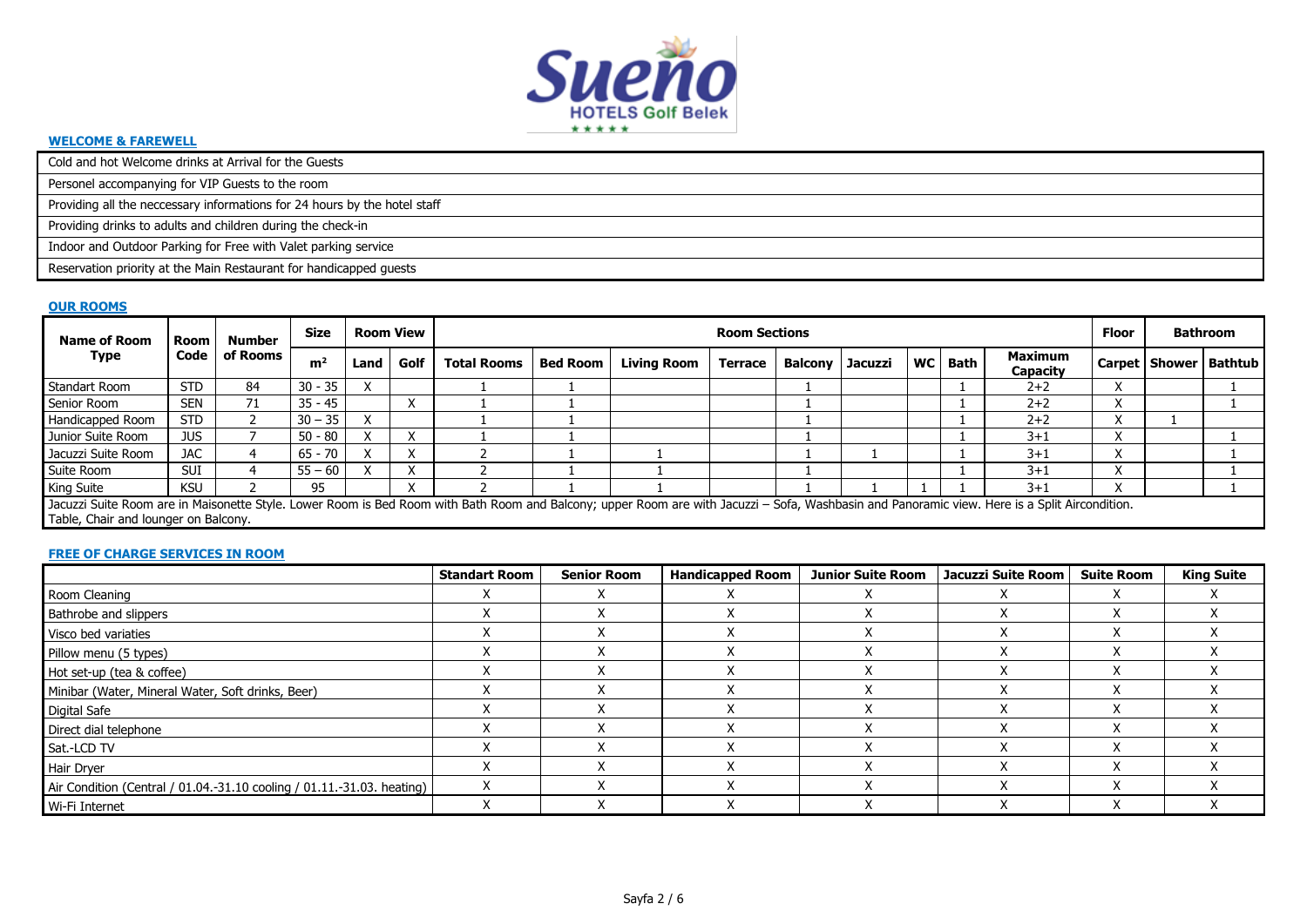

#### **HONEYMOONERS**

Up-grade upon availability to higher room category

Heart-shaped cake served at the A'la carte restaurant (Sueno Hotels Deluxe Belek)

Fresh Flower arrangement at the room

Fragrant candles and Incenses in the bathroom

Fruit basket and a bottle of sparkling wine in the room

On any morning complimentary "continental breakfast" served in the room (Breakfast service time will be arranged via Guest Relations during C/In)

Special sink decorated with flower leaves, only in the Suites

1 time complimentary dinner in one a la carte restaurant with decorated table / a bottle sparkling wine service. Date-restaurant will be asked by Guest Relations during C/In for pre-booking (Sueno Hotels Deluxe Belek)

%25 discount by massages at the SPA Center

Honeymoon room decoration (Roses, slippers, bathrobes, heart balloons etc.)

# **FACILITIES**

| <b>Unit Name</b>                        | <b>Place</b>        |       |                      | <b>Size</b>    |            |                   | <b>Extra</b> |                                                  |
|-----------------------------------------|---------------------|-------|----------------------|----------------|------------|-------------------|--------------|--------------------------------------------------|
|                                         |                     |       | <b>Opening Times</b> | m <sup>2</sup> | Capacity   | Free              |              | <b>Description</b>                               |
| Main Lobby                              | Lobby               |       | 24 hours             |                |            | X                 |              |                                                  |
| Cinema                                  | <b>Ground Floor</b> |       | 21:00                | 60             | 45 person  | $\checkmark$<br>⋏ |              | 1 times a day                                    |
| Table Tenis                             | Ground Floor        | 10:00 | 00:00                |                |            | X                 |              |                                                  |
| Billard                                 | Ground Floor        | 10:00 | 00:00                |                |            |                   | X            |                                                  |
| Outdoor and Indoor Pool                 | Ground Floor        | 08:00 | 21:00                | 360            |            | X                 |              |                                                  |
| <b>SPA Center</b>                       | <b>Ground Floor</b> | 08:00 | 21:00                | 1.320          |            | X                 | X            | Treatments extra charge                          |
| <b>Fitness Center</b>                   | <b>Ground Floor</b> | 08:00 | 21:00                | 85             |            | X                 |              |                                                  |
| Proshop                                 | Lobby               | 07:00 | 16:30                |                |            |                   | X            | Golf Equipment                                   |
| Driving Range                           | Outside             | 07:30 | 17:00                |                |            | X                 |              | 300 m length, Golf Balls extra charge            |
| Albatros Main Restaurant                | Lobby               |       |                      | 725            | 250 person | X                 |              |                                                  |
| Albatros Main Restaurant Terrace        | Lobby               |       |                      | 555            | 200 person | X                 |              |                                                  |
| Laundry & Dry Cleaning                  | Ground Floor        |       |                      |                |            |                   | X            |                                                  |
| Car Park                                | Outside             |       |                      |                |            | X                 |              |                                                  |
| Pavillon                                | Beach/Pool          | 09:00 | 19:00                |                |            |                   | X            | In Sueno Hotels Deluxe Belek                     |
| Pier                                    | Beach               | 10:00 | 19:00                | 1.800          |            | X                 |              | with Bar $(15.05 - 15.10)$                       |
| Shuttle Service to the Deluxe Reception |                     |       | 24 hours             |                |            | X                 |              | Times will be determined depending on the season |
| <b>Medical Service</b>                  | Ground Floor        |       | 24 hours             |                |            |                   | X            | at certain times visit                           |
| <b>Basketball Court</b>                 | Outside             |       |                      |                |            | X                 |              | 1 multifunction Court                            |
| <b>Tennis Courts</b>                    | Outside             |       |                      |                |            | X                 |              | 2 Quartz/-sand                                   |
| <b>Football Pitches</b>                 | Outside             |       |                      |                |            |                   | X            | 2 x 105 m x 70 m Gras & 2 x 20 m x 70 m Gras     |
| Artfical Football Pitch                 | Outside             |       |                      |                |            | X                 |              | 30 m x 50 m                                      |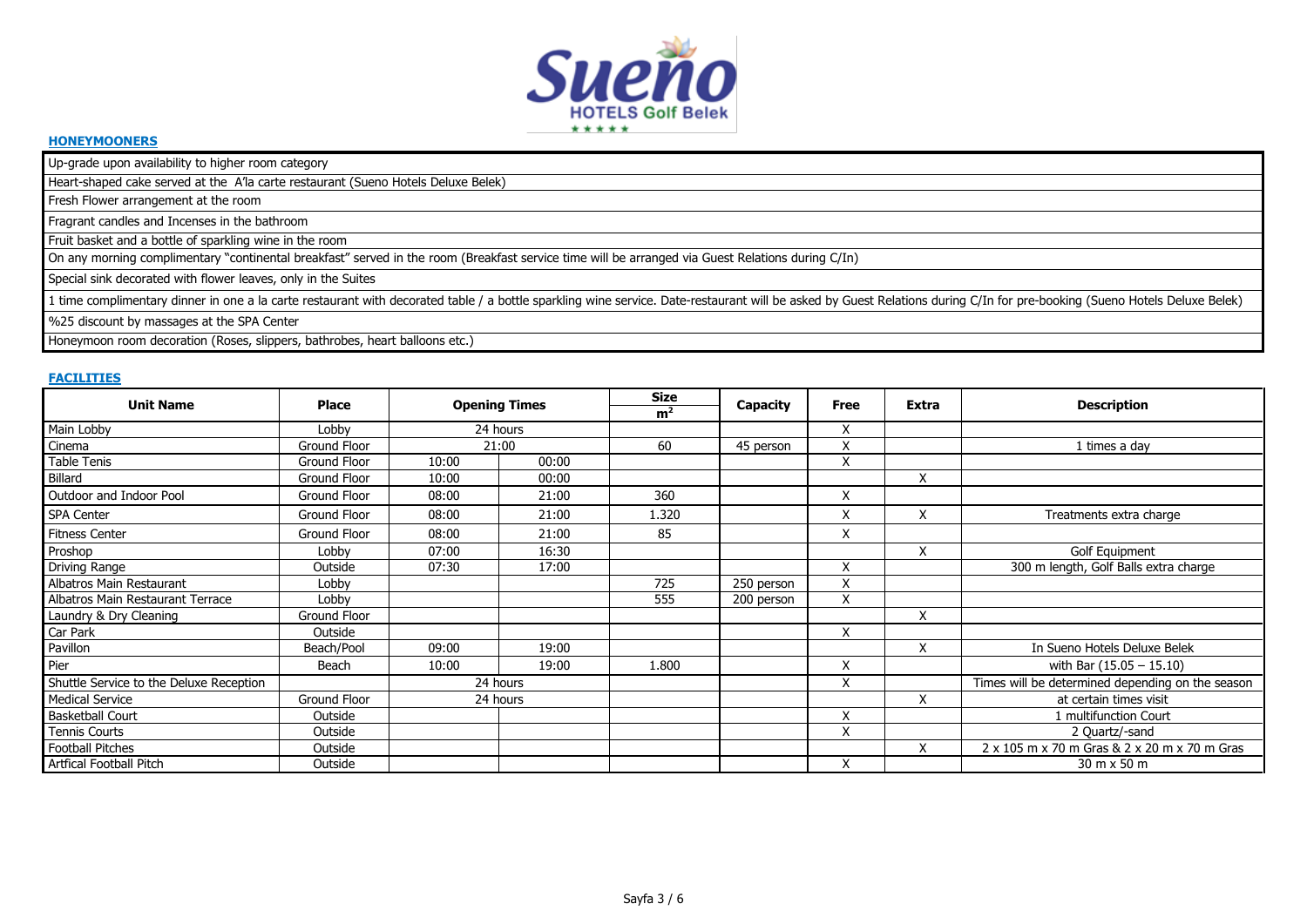

#### **RESTAURANTS & MEALS**

| <b>Activities</b>                 | Place                    | Menu          |       | <b>Opening Times</b> | <b>Indoor Cap.</b> | <b>Outdoor Cap.</b> | <b>Description</b>                                          |
|-----------------------------------|--------------------------|---------------|-------|----------------------|--------------------|---------------------|-------------------------------------------------------------|
| Breakfast                         | Albatros Main Restaurant | <b>Buffet</b> | 07:00 | 10:00                | 250 person         | 200 person          | Fresh Orange Juice                                          |
| Late Breakfast                    | Albatros Main Restaurant | <b>Buffet</b> | 10:00 | 11:00                | 250 person         | 200 person          | Fresh Orange Juice                                          |
| Lunch                             | Club House Birdie Bar    | Selfservice   | 12:30 | 14:30                |                    | 100 person          | Only in June - July - August / Hotel Guest free             |
| Snack                             | Club House Birdie Bar    | Selfservice   | 12:00 | 17:00                |                    | 100 person          | Only April - May & September - October / Hotel Guest free   |
| Dinner                            | Albatros Main Restaurant | <b>Buffet</b> | 19:00 | 21:30                | 250 person         | 200 person          |                                                             |
| Midnight Snack                    | Albatros Main Restaurant | Mini Buffet   | 23:30 | 01:00                | 250 person         | 200 person          |                                                             |
| Night Snack                       | Albatros Main Restaurant | Selfservice   | 01:00 | 07:00                | 250 person         | 200 person          | Soup and Sandwiches                                         |
| Snack                             | Club House Birdie Bar    | Selfservice   | 12:30 | 14:30                |                    | 100 person          | Only in June - July - August / non Hotel Guest extra charge |
| Snack                             | Club House Birdie Bar    | Selfservice   | 12:00 | 17:00                |                    | 100 person          | Only Apr - May & Sept - Oct / non Hotel Guest extra charge  |
| Coffee & Tea Service              | Greens Bar               |               | 16:00 | 18:00                | 80 person          | 100 person          |                                                             |
| Pita, Snacks, Drinks<br>Beach Bar |                          | A'la carte    | 11:30 | 17:00                |                    |                     |                                                             |

## **BARS**

| <b>Unit Name</b>           | <b>Place</b>        |                | <b>Opening Times</b> | Capacity | <b>Inclusive</b> | <b>Extra</b> | Description                                                 |  |                                                     |
|----------------------------|---------------------|----------------|----------------------|----------|------------------|--------------|-------------------------------------------------------------|--|-----------------------------------------------------|
| Greens Bar (Lobby)         | Lobby               | 24 hours       |                      |          |                  |              | Local and some Import alcoholic/nonalcoholic drinks         |  |                                                     |
| Club House Birdie Bar      | Ground Floor        | 12:30<br>14:30 |                      |          |                  |              | Only in June - July - August / non Hotel Guest extra charge |  |                                                     |
| Club House Birdie Bar      | Ground Floor        | 18:00<br>10:00 |                      |          |                  |              | Only Apr - May & Sept - Oct / non Hotel Guest extra charge  |  |                                                     |
| Vitamin Bar                | <b>SPA Center</b>   | 09:00          | 21:00                |          |                  |              | nonalcoholic drinks                                         |  |                                                     |
| Buggy Bar                  | <b>Golf Courses</b> | 08:00          | 16:00                |          |                  |              | Daytime on Golf courses-Mobil                               |  |                                                     |
| Beach Bar                  | Beach               | 10:00          | 19:00                |          |                  |              | Local and some Import alcoholic/nonalcoholic drinks         |  |                                                     |
| Pier Bar $(15.05 - 15.10)$ | Pier                | 19:00<br>10:00 |                      |          |                  |              | $\Lambda$                                                   |  | Local and some Import alcoholic/nonalcoholic drinks |

**Note:** Aged Whisky and special alcoholic beverages are extra.

Some import drinks are served at certain bars. All these alcoholic Brand drinks will be served at our certain Bars as a part of our Deluxe All Inclusive Concept.

# **MINIBAR**

| Bier (2 box) | Coca Cola<br>$(1 \text{ bottle})$ | Fanta (1 bottle) | Mineral Water<br>$(1 \text{ bottle})$ | Water<br>(1 bottle) |  |  |
|--------------|-----------------------------------|------------------|---------------------------------------|---------------------|--|--|
|              |                                   |                  |                                       |                     |  |  |

**Note:** The contents of the minibar is checked daily.

#### **MEETING ROOMS**

| <b>Name</b> | m   | Height | Theate | <b>Class</b> | <b>U-Shape</b> | <b>Banquet</b><br>Rectangular | Banquet | Cocktail | <b>Name</b> | m <sup>2</sup> | Height     | Theater | <b>Class</b> | -U-Shape | <b>Banguet</b><br>Rectangular | <b>Banquet</b> | <b>Cocktail</b> |
|-------------|-----|--------|--------|--------------|----------------|-------------------------------|---------|----------|-------------|----------------|------------|---------|--------------|----------|-------------------------------|----------------|-----------------|
| Pines       | 170 | 35m    | 170    | טכ           | 40             | 130                           | 100     | 200      | Dunes       | 101            | <b>___</b> | - Qr    |              |          |                               | 60             | $\sim$<br>14    |

# **POOLS**

| Pool                    | Place              | Size $m2$ | <b>Fresh Water</b><br><b>Outdoor</b><br>Depth |  | <b>Indoor</b> | Cover | <b>Heated</b> |  |
|-------------------------|--------------------|-----------|-----------------------------------------------|--|---------------|-------|---------------|--|
| Outdoor and Indoor Pool | Indoor and Outdoor | 360       | 1,40 cm                                       |  |               |       |               |  |
| Child Pool              | Outdoor            | 20        | 40 cm                                         |  |               |       |               |  |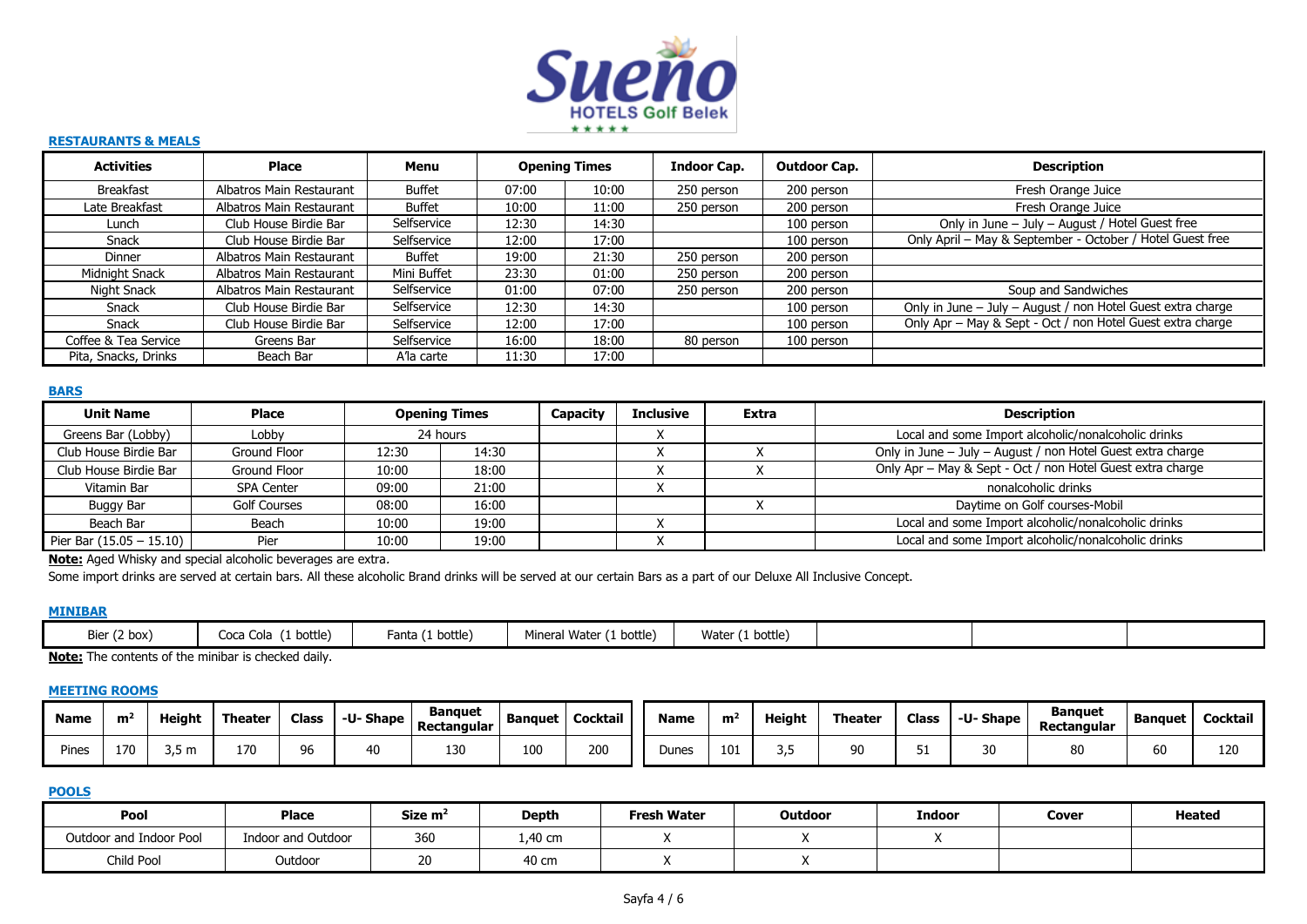

| JFA & WLLLINLJJ                               |                                        |                                |                     |                   |                        | SPUNIS & AUIIVIIILS                  |                              |                            |                                            |              |                               |
|-----------------------------------------------|----------------------------------------|--------------------------------|---------------------|-------------------|------------------------|--------------------------------------|------------------------------|----------------------------|--------------------------------------------|--------------|-------------------------------|
| 360 m <sup>2</sup> Outdoor and<br>Indoor Pool | $20 \text{ m}^2$ Child<br>Outdoor Pool | 5 Massage Rooms                | 3 Treatment Rooms   | 1 Steam Bath      |                        | 2 Tennis<br>Courts                   | Sport<br>Tournaments         | Fitness<br>Center          | 30 min Golf<br>Lesson<br>$(1 \times$ Week) | Table Tennis | Basketball<br>(multifunction) |
| 1 Fitness Center                              | 1 Vitamin Bar                          | 1 Sauna                        | L Turkish Bath      | 1 Hairdresser     | Free of<br>Charge      | Mountain<br>bike Tours               | Beach<br>Volleyball          | Mini Football              |                                            |              |                               |
| l Relax Area                                  |                                        |                                |                     |                   |                        | Archery                              | Shooting<br>(Air-gun)        | Artfical<br>Football Pitch |                                            |              |                               |
|                                               | <b>Fitness Center</b>                  | Turkish Bath                   | Steam Bath          | Sauna             |                        | Baby Sitting                         | Private Golf<br>Lessons      | <b>Golf Courses</b>        |                                            |              |                               |
| <b>Free of Charge</b>                         | Relax Area                             | Outdoor and Indoor<br>Pool     | Child Pool          | Jacuzzi (in Pool) | <b>Extra</b><br>Charge | Private<br><b>Fitness</b><br>Lessons | Private<br>Tennis<br>Lessons |                            |                                            |              |                               |
| <b>Extra Charge</b>                           | Massage                                | Body-Care<br><b>Treatments</b> | Manicure & Pedicure | Hairdresser       |                        |                                      |                              |                            |                                            |              |                               |

| <b>LOLLIPOP KIDS CLUB</b>                                                                                                                                                                                                                                                                                                                                                                                                                                                                                                                                                                                                                                                                                                           |                                                                                                                                                                                                                                                                                                                                                                                             | <b>PAVILLONS &amp; BEACH</b>                                                                                                                                                                                                                                                                                                                                                                                                                                 |                                                                                                                                                                                                                                                                                                                                                                           |  |  |
|-------------------------------------------------------------------------------------------------------------------------------------------------------------------------------------------------------------------------------------------------------------------------------------------------------------------------------------------------------------------------------------------------------------------------------------------------------------------------------------------------------------------------------------------------------------------------------------------------------------------------------------------------------------------------------------------------------------------------------------|---------------------------------------------------------------------------------------------------------------------------------------------------------------------------------------------------------------------------------------------------------------------------------------------------------------------------------------------------------------------------------------------|--------------------------------------------------------------------------------------------------------------------------------------------------------------------------------------------------------------------------------------------------------------------------------------------------------------------------------------------------------------------------------------------------------------------------------------------------------------|---------------------------------------------------------------------------------------------------------------------------------------------------------------------------------------------------------------------------------------------------------------------------------------------------------------------------------------------------------------------------|--|--|
| *Baby Care Room<br>l In Sueno Hotels Deluxe Belek:<br>$\ast$ 01-15 years (01-03 under parental control,<br>*Sleeping Room<br>04-07 years, 08-12 years, 13-15 years teenager)<br>*Library<br>*Special welcoming at the Mini Club for children<br>*Lego Room<br>*Recording child's name, surname and room number<br>on special designed badge<br>*Shows with Children's participation are organized<br>every week<br>*Special birthday celebrations weekly<br>*Special shows for children<br>*Kids Cinema<br>*Playground at Beach<br>*Activity Rooms (painting)<br>*Mini Disco<br>*Ballet Hall and Lesson<br>*Climbing Wall<br>*Softball Pool<br>*Play ground<br>*Lollipop Mini Club Service hours can change<br>according the season | *Special corner provided with relevant equipment for<br>mothers to prepare baby food in Main Restaurant<br>*Baby Trolley, Baby phone (extra charge)<br>*Toys for disabled children<br>*Waiting room for parents<br>*Babysitter service (extra charge and at 01 year)<br>*2 x week Horse riding (04-07 years)<br>*Free Baby Club 1-3 year (between 15.06.-01.09.)<br>10:00-12:30/14:30-16:00 | <b>Pavillon</b><br>*Beach 16, Pool 16, VIP Lounge 3<br>*Working hours 09:00 - 19:00<br>*Service is available by reservation from GR<br>*Mini Fridge, Incl. Safe, Service Bell, Ventilator<br>and plug<br>*Hotel Staff will be glad to provide Vip food<br>and beverage service<br>*Guest are welcomed with Sparkling Wine<br>*Cold towels, variety of ice-cream, cookies, special<br>cocktails, Turkish pastry, fruits and etc.<br>*High speed WI-FI service | Beach<br>*Working hours 09:00 - 19:00<br>*Distance to hotel is 400 meter<br>*Sandy Beach<br>*220 meters length private beach<br>*WC, shower, chancing rooms<br>*Beach towels, sunbeds and umbrellas are<br>free of charge<br>*Pier size of 1.800 m <sup>2</sup> (15.05 - 15.10)<br>*Shuttle service to the Deluxe Reception will be<br>determined depending on the season |  |  |

# **SPA & WELLNESS SPORTS & ACTIVITIES**